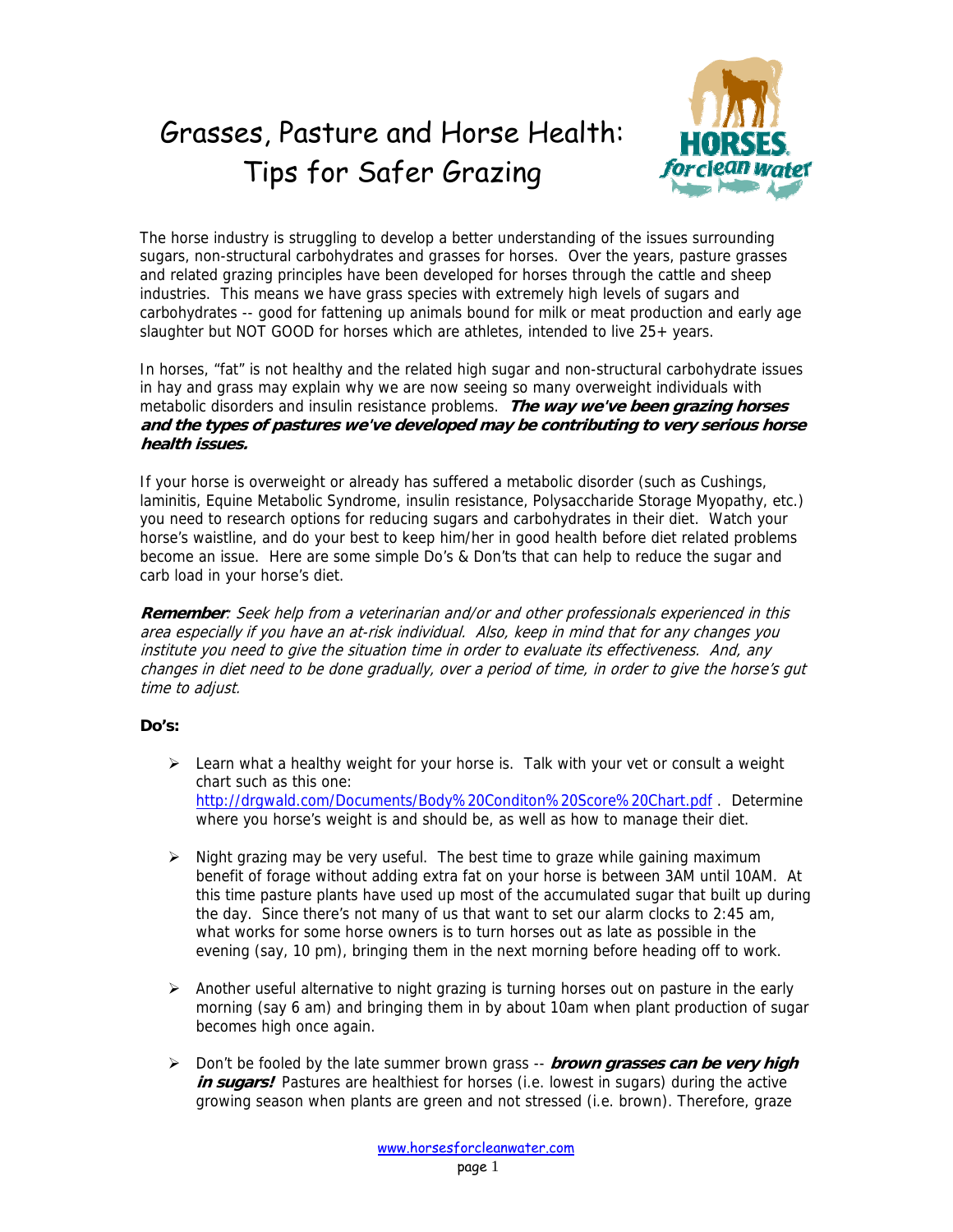horse during the active growing seasons (spring & early summer) and limit grazing of dried out and brown pastures.

- Implement a rotational grazing program to help avoid overgrazing. **The greatest amount of sugar in a grass plant is in the bottom 3 inches**. For more help designing a rotational grazing system for your property contact your local conservation district, extension office or Horses for Clean Water.
- $\triangleright$  Shady pastures and cloudy days will cause lower carb and sugar levels in grasses. Rotating horses to shady pastures may be an option for high-risk individuals.
- $\triangleright$  Easy-keepers on pasture may need a grazing muzzle, a devise that fastens on a horse's head and only allows the horse to eat through a 2-inch hole in the muzzle. An internet Google search will give you several options, plus tips on safety and how to use them.
- $\triangleright$  When feeding hay, always weigh it and don't cheat; a 1 lb difference in a feeding is a big difference.
- Exercising a horse as little as 30 minutes/day, three times/week can make a big health change by improving their metabolism. Most horses with metabolic issues are not getting enough exercise. Horses (like their humans!) need regular exercise as part of their standard care regime.
- $\triangleright$  Treat each horse as an individual. Just like with people, the dietary needs for one horse may not be the same for another horse.

## **Don'ts:**

- $\triangleright$  Cut out grain and carbs in your horse's diet and review your feeding program with your vet. Except for specifically developed low-carbohydrate products, all grain, complete feeds and concentrates add **huge** amounts of sugars and non-structural carbohydrates to a horse's diet. **Horses only require these in their diets when lacking in energy or weight.**
- **Don't overgraze pastures**. The greatest amount of sugar in a grass plant is concentrated in the bottom 3 inches. Allowing horses to overgraze pastures adds high amounts of sugars to their diets.
- $\triangleright$  Don't graze during cool weather (under 40 degrees) and *especially* if it has frosted. Pasture plants store carbohydrates at very high levels during these times, making it a particularly dangerous time to graze (i.e., plants are extremely high in sugars and carbs). **This is a key issue and will play the most havoc with an at-risk horse's metabolic condition.**
- $\triangleright$  Don't graze pastures that are under stress or drought conditions (yellow, brown and dried out grass) as these are likely to be high in sugars.
- $\triangleright$  During long periods of sunny weather eliminate or substantially reduce grazing time for at-risk individuals. Consider grazing late at night instead (see above).
- $\triangleright$  Confining horses in a stall along with reducing physical demands sets the stage for serious metabolic problems.